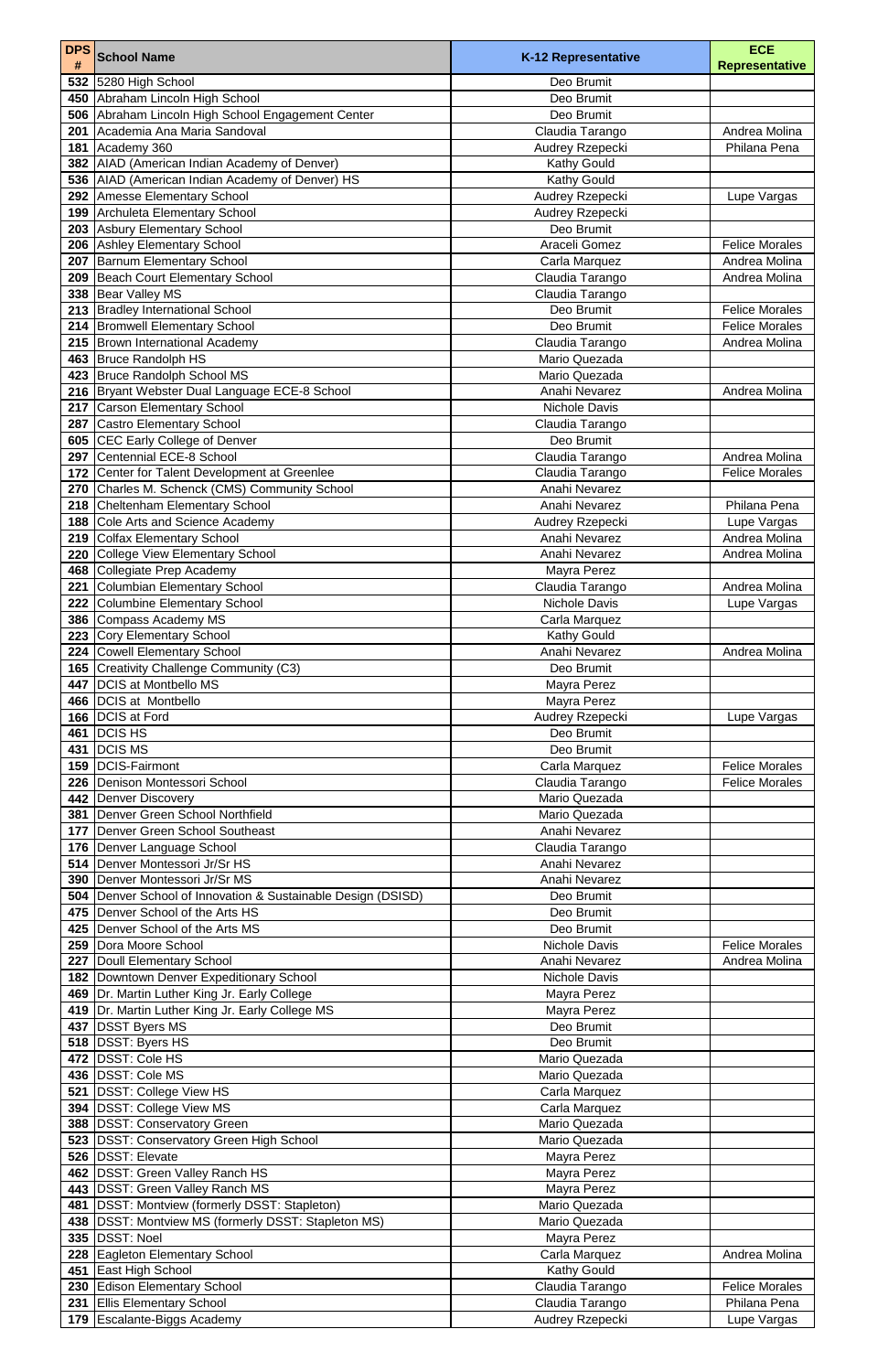| <b>DPS</b> | <b>School Name</b>                                                                | K-12 Representative                     | <b>ECE</b>                             |
|------------|-----------------------------------------------------------------------------------|-----------------------------------------|----------------------------------------|
| #          |                                                                                   |                                         | <b>Representative</b><br>Andrea Molina |
| 197        | 238   Fairview Elementary School<br>Farrell B. Howell ECE-8 School                | Carla Marquez<br><b>Nichole Davis</b>   | Lupe Vargas                            |
| 195        | Florida Pitt-Waller ECE-8 School                                                  | Audrey Rzepecki (K-5) Mayra Perez (6-8) | Lupe Vargas                            |
|            | 240   Force Elementary School                                                     | Anahi Nevarez                           | Andrea Molina                          |
| 318        | <b>French American School</b>                                                     | <b>Kathy Gould</b>                      |                                        |
| 241        | Garden Place Elementary School<br>George Washington High School                   | Nichole Davis<br>Nichole Davis          | Lupe Vargas                            |
| 452<br>520 | <b>Girls Athletic Leadership School HS</b>                                        | Deo Brumit                              |                                        |
| 446        | Girls Athletic Leadership School MS                                               | Deo Brumit                              |                                        |
| 243        | Godsman Elementary School                                                         | Carla Marquez                           | Philana Pena                           |
|            | 244 Goldrick Elementary School                                                    | Carla Marquez                           | Andrea Molina                          |
| 405<br>235 | <b>Grant Beacon Middle School</b><br><b>Grant Ranch ECE-8 School</b>              | Deo Brumit<br>Anahi Nevarez             | <b>Felice Morales</b>                  |
|            | 282 Green Valley Elementary                                                       | <b>Audrey Rzepecki</b>                  | Lupe Vargas                            |
|            | 246 Gust Elementary School                                                        | Anahi Nevarez                           | Andrea Molina                          |
| 251        | Hallett Fundamental Academy                                                       | Mario Quezada                           | <b>Felice Morales</b>                  |
| 406        | Hamilton Middle School                                                            | Deo Brumit                              |                                        |
| 183        | Highline Academy Charter School - FNE<br>328 Highline Academy Charter School SE   | Audrey Rzepecki<br>Deo Brumit           | Philana Pena                           |
| 407        | Hill Campus of Arts and Sciences                                                  | Nichole Davis                           |                                        |
|            | 294 Holm Elementary School                                                        | Claudia Tarango                         | <b>Felice Morales</b>                  |
| 311        | Inspire Elementary School                                                         | Mario Quezada                           | Philana Pena                           |
|            | 248  International Academy of Denver at Harrington                                | Araceli Gomez                           | <b>Felice Morales</b>                  |
| 301<br>162 | <b>Isabella Bird Community School</b><br>Joe Shoemaker                            | Mario Quezada<br>Claudia Tarango        | Philana Pena<br><b>Felice Morales</b>  |
| 453        | John F. Kennedy High School                                                       | Deo Brumit                              |                                        |
| 249        | Johnson Elementary                                                                | Anahi Nevarez                           | Andrea Molina                          |
|            | 295   Kaiser Elementary School                                                    | Anahi Nevarez                           | Andrea Molina                          |
|            | 384 Kepner Beacon MS                                                              | Carla Marquez                           |                                        |
|            | 498   KIPP Denver Collegiate High School<br>460 KIPP NE Denver Leadership Academy | Carla Marquez<br>Mayra Perez            |                                        |
|            | 435  KIPP NE Denver Middle School                                                 | Mayra Perez                             |                                        |
|            | 306 KIPP Northeast Elementary                                                     | Audrey Rzepecki                         | Philana Pena                           |
|            | 426 KIPP Sunshine Peak Academy                                                    | Carla Marquez                           |                                        |
|            | 316 KIPP Sunshine Peak Elementary                                                 | Claudia Tarango                         | <b>Felice Morales</b>                  |
|            | 250 Knapp Elementary School<br>185   Kunsmiller Creative Arts Academy ES          | Carla Marquez<br>Claudia Tarango        | Andrea Molina                          |
|            | 465   Kunsmiller Creative Arts Academy HS                                         | Claudia Tarango                         |                                        |
| 449        | Kunsmiller Creative Arts MS                                                       | Claudia Tarango                         |                                        |
|            | 448 Lake Middle School                                                            | Carla Marquez                           |                                        |
|            | 252 Lincoln Elementary School                                                     | Claudia Tarango<br>Araceli Gomez        | Philana Pena<br><b>Felice Morales</b>  |
| 464        | 210 Lowry Elementary School<br>Manual High School                                 | <b>Nichole Davis</b>                    |                                        |
| 258        | Marie L. Greenwood Academy                                                        | Araceli Gomez (K-5) Mayra Perez (6-8)   | Philana Pena                           |
|            | 236 Marrama Elementary School                                                     | Audrey Rzepecki                         | Lupe Vargas                            |
|            | 186 Mathematics & Science Leadership Academy                                      | Carla Marquez                           |                                        |
|            | 290   Maxwell Elementary School<br>385   McAuliffe International at Manual        | Audrey Rzepecki<br>Mario Quezada        | Lupe Vargas                            |
|            | 395   McAuliffe International School                                              | Mario Quezada                           |                                        |
|            | 299   McGlone                                                                     | Audrey Rzepecki                         | Lupe Vargas                            |
|            | 264   McKinley-Thatcher Elementary School                                         | Claudia Tarango                         | <b>Felice Morales</b>                  |
|            | 254 McMeen Elementary School                                                      | Nichole Davis                           | <b>Felice Morales</b>                  |
| 412        | Merrill Middle School<br>161   Monarch Montessori                                 | Deo Brumit<br>Audrey Rzepecki           |                                        |
|            | 257   Montclair Elementary School                                                 | Araceli Gomez                           | <b>Felice Morales</b>                  |
|            | 413 Morey Middle School                                                           | Nichole Davis                           |                                        |
|            | 260 Munroe Elementary School                                                      | Carla Marquez                           | Andrea Molina                          |
|            | 261 Newlon Elementary School<br>467 Noel Community Arts School                    | Carla Marquez<br>Mayra Perez            | Andrea Molina                          |
|            | 434 Noel Community Arts School MS                                                 | Mayra Perez                             |                                        |
|            | 455 North High School                                                             | Deo Brumit                              |                                        |
|            | 507 North High School Engagement Center                                           | Deo Brumit                              |                                        |
| 471        | Northeast Early College (formerly High Tech Early College)                        | Mayra Perez                             |                                        |
|            | 519   Northfield High School @ Sandoval<br>150 Oakland                            | Nichole Davis<br>Audrey Rzepecki        | Lupe Vargas                            |
| 211        | Odyssey Charter Elementary School                                                 | Mario Quezada                           |                                        |
|            | 196   Omar D. Blair Charter School                                                | Audrey Rzepecki (K-5) Mayra Perez (6-8) |                                        |
|            | 262   Palmer Elementary School                                                    | Araceli Gomez                           | Philana Pena                           |
|            | 263   Park Hill School                                                            | Audrey Rzepecki                         | Philana Pena                           |
|            | 158   Pascual LeDoux Academy<br>190 Place Bridge Academy                          | Andrea Molina<br>Audrey Rzepecki        | Andrea Molina<br>Philana Pena          |
| 225        | Polaris at Ebert Elementary School                                                | Nichole Davis                           |                                        |
|            | 192 REACH Charter School                                                          | <b>Kathy Gould</b>                      | <b>Felice Morales</b>                  |
|            | 317 Rocky Mountain Prep: Berkeley                                                 | Claudia Tarango                         | Philana Pena                           |
|            | 163 Rocky Mountain Prep: Creekside                                                | Claudia Tarango                         | <b>Felice Morales</b><br>Andrea Molina |
|            | 184 Rocky Mountain Prep: SW<br>269 Sabin World School                             | Claudia Tarango<br>Anahi Nevarez        | Andrea Molina                          |